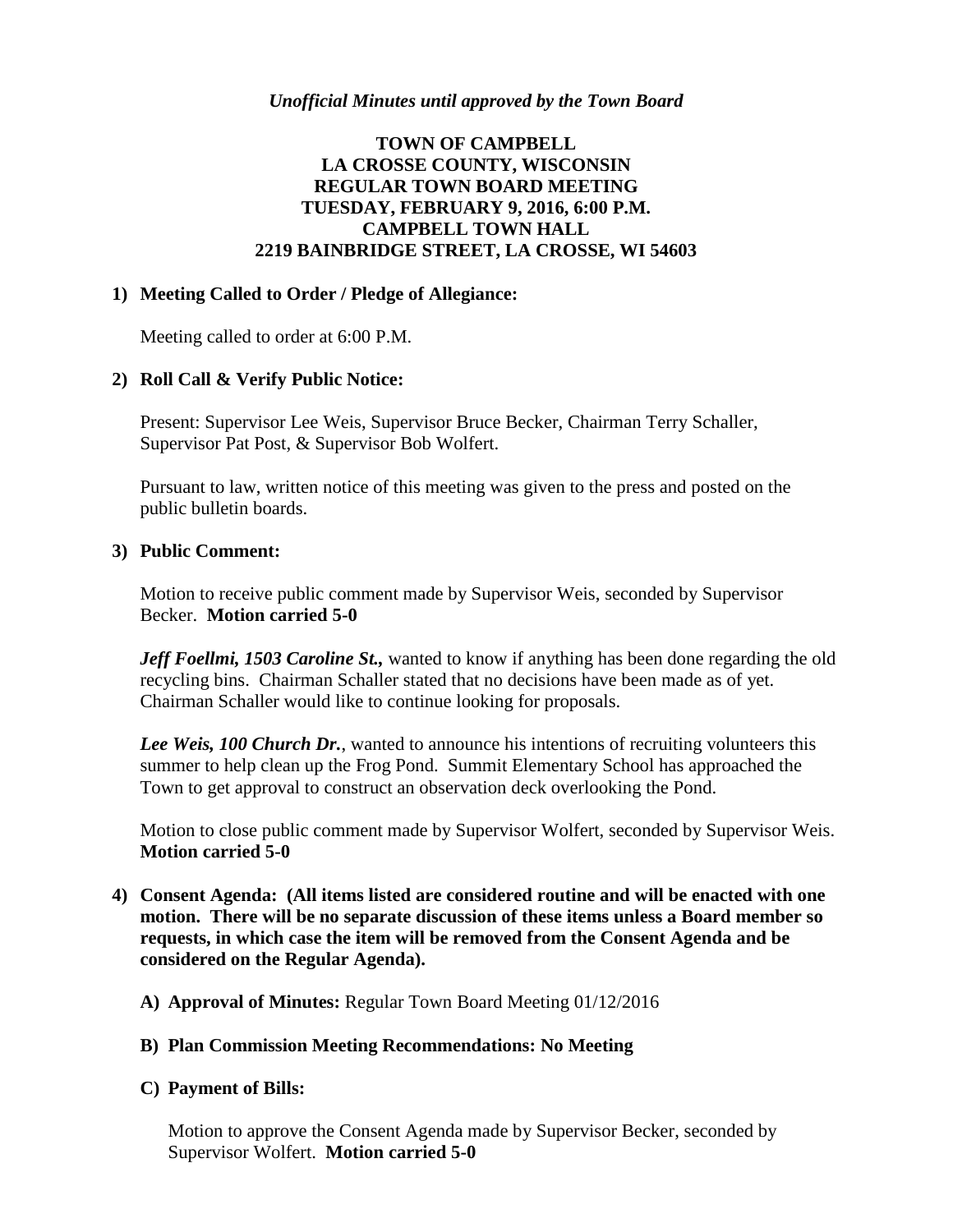## **5) Business:**

**A)** Bid proposals for 2016 Streets & Roads projects. (Becker)

Russ Kiviniemi, Cedar Corporation, presented to the Board the results of the 2016 Streets & Roads project bids that were opened previously on February  $4<sup>th</sup>$ , 2016. Six bids were received ranging between \$580,903.96 and \$753,004.00 for Total Project. Roads to be bid on were Richmond Ave., Hanson Rd., LaFond Ave., Goddard Place, Del Ray Ave., Sanborn St., and 2<sup>nd</sup> Avenue W. The low bid was received from Gerke Excavating, Inc. out of Tomah, WI. Mr. Kiviniemi stated that Cedar Corporation has previously worked with and considers Gerke Excavating, Inc. to be a reputable company and responsible bidder.

Motion to approve schedules A-H in the amount of \$580,903.96 to Gerke Excavating, Inc. for 2016 Streets & Roads projects made by Supervisor Wolfert, seconded by Supervisor Becker. **Motion carried 5-0**

**B)** Discussion on Fire Department retirement and 2% fire dues. (Held Over)

Supervisor Post stated that she does not believe there will be a settlement made tonight. Supervisor Post would like to move forward and set up and in writing an agreement between the Fire Department and the Town of Campbell regarding the Fire Departments 401(k). Chairman Schaller mentioned that he would like to see a set amount to be distributed to the Fire Department  $401(k)$ . Chairman Schaller mentioned a set amount of somewhere around \$10,500.00. Currently the Town make an \$8500.00 disbursement regardless of the amount received from the 2% fire dues. Supervisor Post made a motion that moving forward, the Fire Department would receive the entire 2% Fire Dues to be disbursed into their retirement fund and that an agreement would be brought back to the Board at next month's meeting. Supervisor Post also stated that the employee portion of FICA taxes would continue to be paid for out of the Towns General Fund. The Board decided to strike the motion and hold over until the agreement could be written and presented to the Board next month.

Motion to postpone until next month's meeting made by Supervisor Wolfert, seconded by Chairman Schaller. **Motion carried 5-0**

**C)** Approval of refunds due for overpayment of taxes. (Clerk)

Motion to approve refunds due for overpayment of taxes made by Supervisor Wolfert, seconded by Supervisor Weis. **Motion carried 5-0**

**D)** Placement of "No Parking" signs along Sky Harbour Dr. (Becker)(Held Over)

Motion to approve placement of "No Parking" signs along Sky Harbour Dr. for a period of one year made by Supervisor Wolfert, seconded by Supervisor Becker. **Motion carried 5-0**